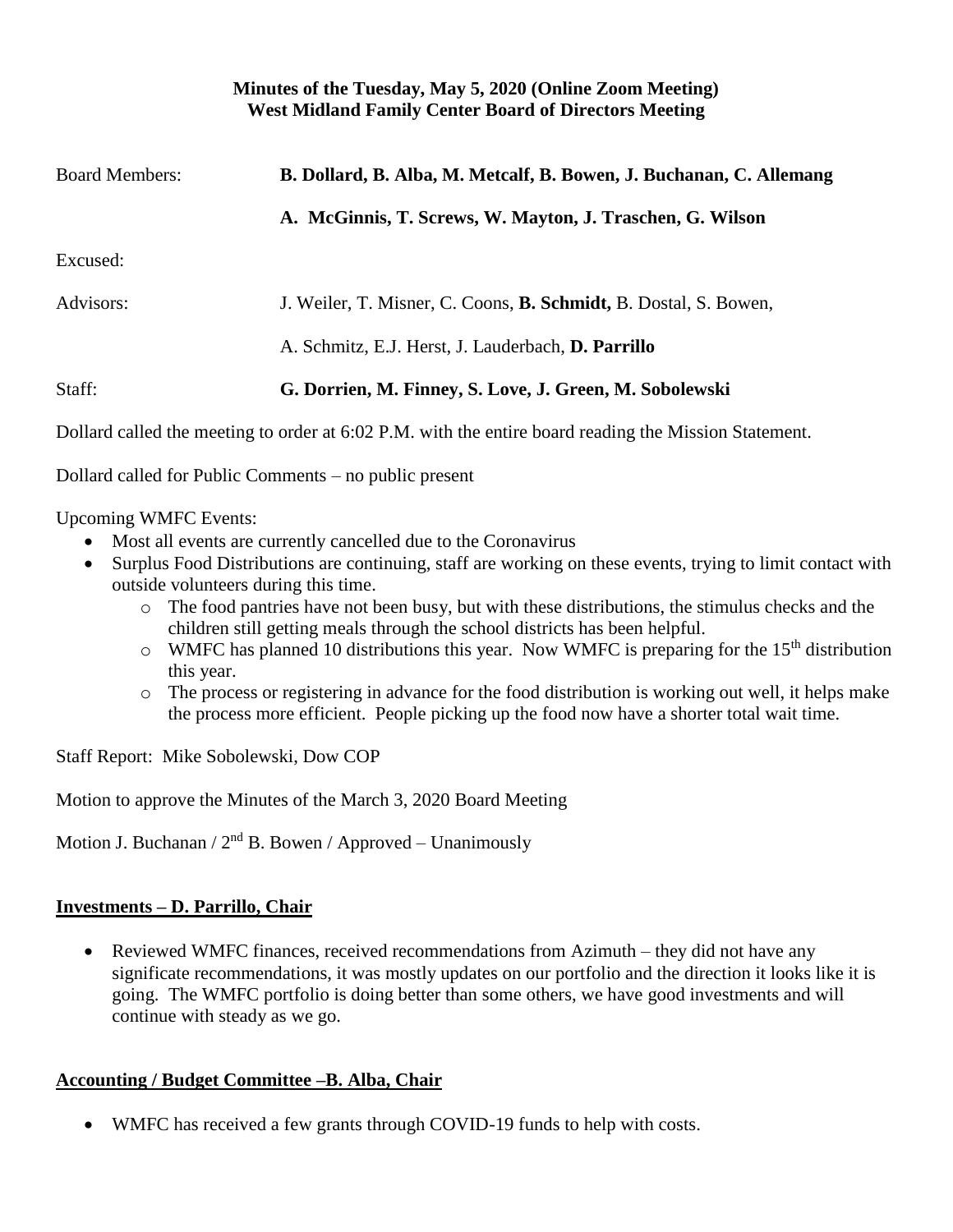- We have received a few claims/fees through unemployment for staff that had already left working for us prior to COVID-19 starting and were employed somewhere else that shut-down/laid-off, we are working on getting those fee's waived since we are a reimbursing employer. We are not disputing their unemployment, just that the fees falling to WMFC instead of the most recent employer, looking for more clarification on who is responsible and for how much.
- WMFC also received funds through the Payroll Protection Program, this has helped keep all WMFC currently employed staff off of unemployment. Funds just came through this week, we are asking for direction from our auditors on how these funds can be used so we make sure we are doing what is expected.

#### **Dow COP Committee – B. Bowen/G. Dorrien Committee Members**

- Did not meet
- Not sure what is going to happen with the program over the summer/fall.
- Concerned about summer trips being cancelled, have already heard from one reservation that they are cancelling.
- Sobolewski will be communicating to the committee updates on events.
- Sobolewski reported during the staff presentation how students can better prepare their essays when applying for scholarships from the WMFC Dow COP Fund at the MAFC.

### **Facilities Committee – B. Bowen, G. Dorrien Committee Members**

- Did not meet
- Looking into having Wi-Fi antennas in the parking lot to help families that do not have access to internet.
- Have not received a reply from the company that may have interest in helping with the solar project, assuming that it is because of the current situation that we are all in with the Coronavirus.
- The kitchen project has had a few discussions, there has been a couple of studies to see what we need to have done – still waiting on more information before we can move forward with anything.

### **Human Resources Committee – A. McGinnis, Committee Member**

- Did not meet
- Due to changing the rules and grant opportunities WMFC has changed the way in which staff are compensated four times in the last two months. Currently no staff are laid-off and we have a two month window where that will not change due to receiving the Payroll Protection program funds (PPP).
- WMFC has added some additional employee policies due to COVID-19 and we have added a daily health survey/screening that each employee completes before they are allowed to work on site. The screening also includes a daily temperature reading at the start of each employee's workday.

### **Communications Committee – J. Traschen, Chair**

- B & B has offered services to help COVID-19 communications.
- We did work on the fire evacuation plan, there will be some changes in the making.
- Family Focus was just mailed out recently, everyone should have received a copy.

### **Auxiliary Committee – G. Dorrien, Ex. Director**

• There has been no Bingo since the COVID-19 pandemic started, we are sure they will be back as soon as we said it is ok to start playing.